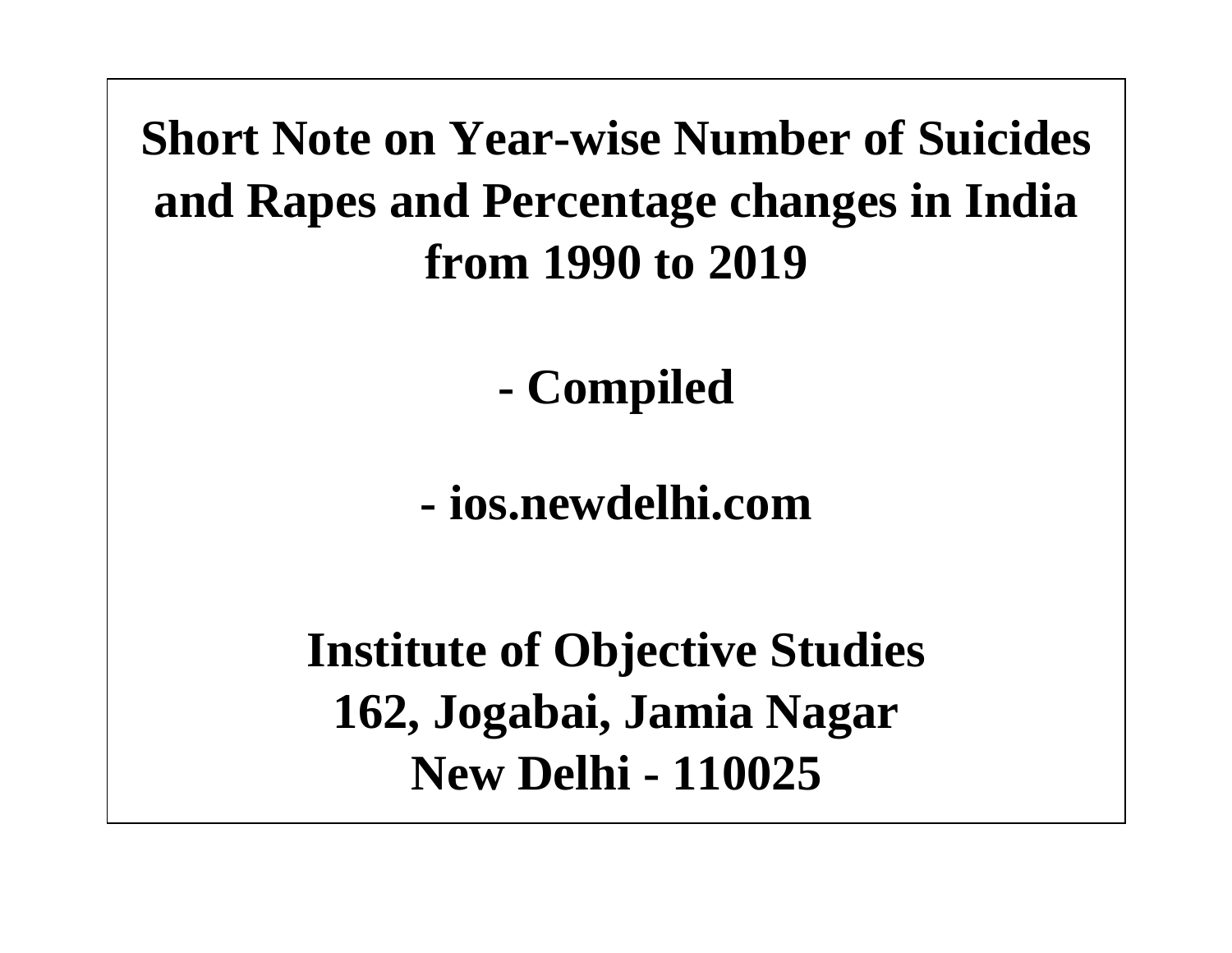## **Short Note on Year-wise Number of Suicides and Rapes and Percentage changes in India from 1990 to 2019**

**Percentage changes over previous year in suicides and rapes show that for few years, percentage changes are high whereas for few other years, percentage changes are small and for few years, percentage changes are negative.**

**Whereas, rapes as percentage of suicides have been 12.88% for the year 1990 and have increased to maximum 29.73% in 2016 with increases for few years and for some other years it has decreased.**

## **Table 1: Year-wise Number of Suicides and Rapes and Percentage changes in India from 1990 to 2019**

| S. No.                  | Year | <b>Suicides</b> |                                | <b>Rapes</b>   |                                |                                  |
|-------------------------|------|-----------------|--------------------------------|----------------|--------------------------------|----------------------------------|
|                         |      | <b>Numbers</b>  | % change over previous<br>year | <b>Numbers</b> | % change over previous<br>year | Rapes as % of<br><b>Suicides</b> |
| $\mathbf{1}$            | 1990 | 73911           | ٠                              | 9518           | ٠.                             | 12.88                            |
| $\overline{2}$          | 1991 | 78450           | 6.14                           | 9793           | 2.89                           | 12.48                            |
| 3                       | 1992 | 80194           | 2.22                           | 11112          | 13.47                          | 13.86                            |
| $\overline{\mathbf{4}}$ | 1993 | 84244           | 5.05                           | 11242          | 1.17                           | 13.34                            |
| 5                       | 1994 | 89195           | 5.88                           | 12351          | 9.86                           | 13.85                            |
| 6                       | 1995 | 89178           | $-0.02$                        | 13754          | 11.36                          | 15.42                            |
| $\overline{7}$          | 1996 | 88241           | $-1.05$                        | 14846          | 7.94                           | 16.82                            |
| 8                       | 1997 | 95829           | 8.60                           | 15330          | 3.26                           | 16.00                            |
| $\boldsymbol{9}$        | 1998 | 104713          | 9.27                           | 15151          | $-1.17$                        | 14.47                            |
| 10                      | 1999 | 110587          | 5.61                           | 15468          | 2.09                           | 13.99                            |
| 11                      | 2000 | 108593          | $-1.80$                        | 16496          | 6.65                           | 15.19                            |
| 12                      | 2001 | 108506          | $-0.08$                        | 16075          | $-2.55$                        | 14.81                            |